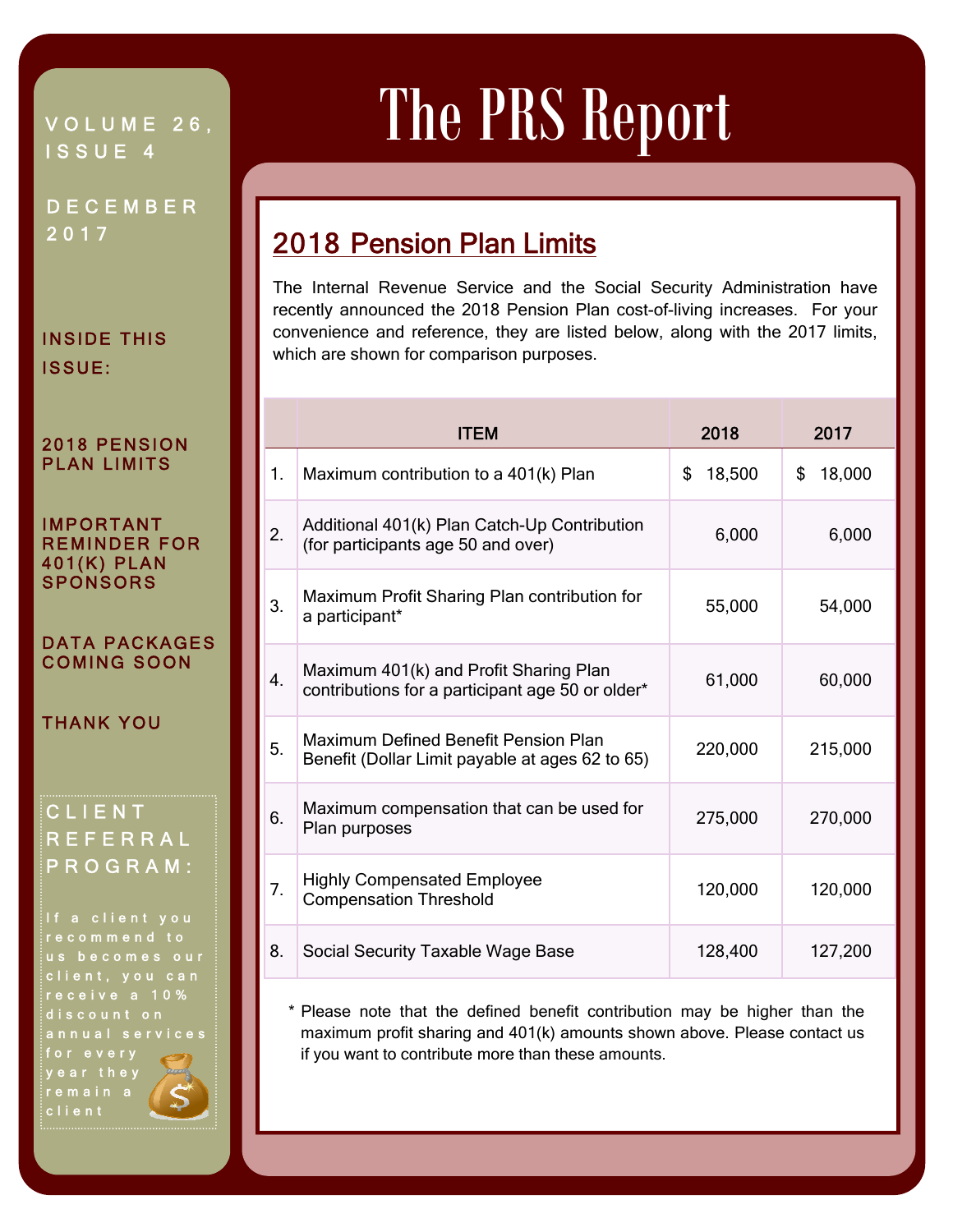# **2018 Pension Plan Limits** (continued)

As part of the services we provide, we will automatically incorporate any applicable cost-of-living increases when we prepare your 2017 valuation. These changes may increase the contributions to your company's Plans. In addition, they may also help employers increase the contribution for the principals relative to the other plan participants. Do not hesitate to contact us if you would like to change (either increase or decrease) your 2017 contribution or if you have any questions. The earlier we know, the more alternatives that may be available. Let us know what you want.

# Important Reminder for 401(k) Plan Sponsors



401(k) Plan Sponsors must give participants the opportunity to change their elections at least once a year. Therefore, it is a good idea to distribute election forms every December (for calendar-year plans) to all eligible employees whether they currently make 401(k) contributions to the Plan or not. Particularly for those employees currently not contributing to the Plan, it is important to get back a signed and completed election form showing

the non-election choice. Plan Sponsors should keep these election forms on file. In case of a plan audit, not having election forms for a plan with either minimal participation or only owner participation will raise all sorts of red flags.

If a participant elects to make 401(k) contributions, you should coordinate the participant's election with your payroll provider and establish an account with the Trust for the participant's 401(k) contribution deducted from payroll. By non-highly compensated participants contributing more in 401(k), non-discrimination test results will improve, thereby possibly enabling the company to save money in employer contributions.

# **Data Packages Coming Soon**



Just to remind you that we will begin uploading calendar year plan Data Packages to your ShareFile portal on January 3, 2018. You will receive a notification via email that the package is available. Please open up the Instructions to view your deadlines. The packages for non-Safe Harbor 401(k) Plans need to be returned to us by the end of January so that ADP testing can be done.